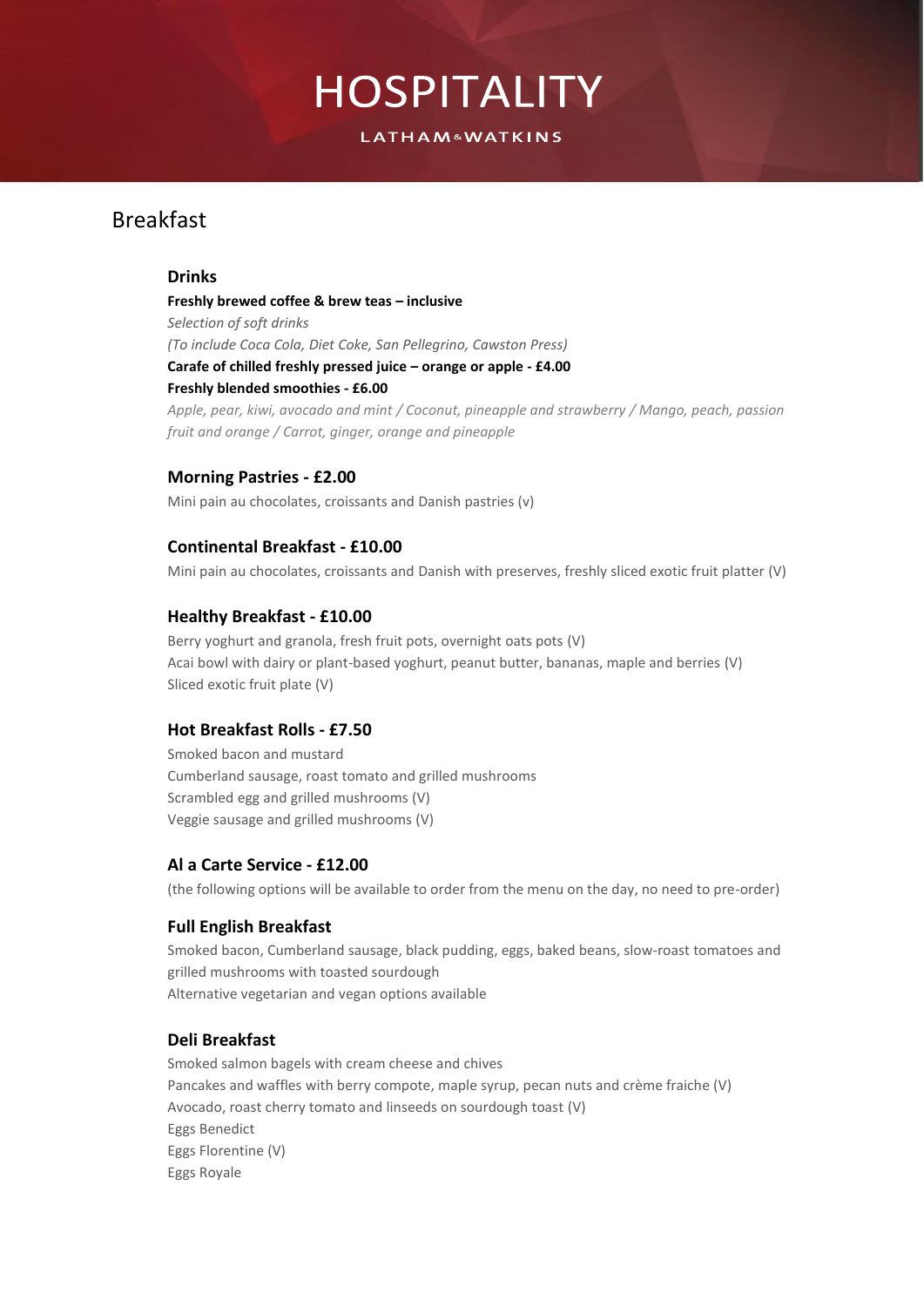**LATHAM&WATKINS** 

### Sandwich Lunch

### **Classic Sandwich Lunch - £10.00**

1.5 rounds of meat, fish and vegetable sandwiches on freshly baked bread served with Kent crisps, fresh juices

#### *Example menu*

Free range egg and cress on farmhouse white (V) Honey roast ham and watercress on wholemeal Smoked mackerel pate and cucumber on granary

### **Premium Sandwich Lunch - £12.50**

A selection of premium meat, fish and vegetable fillings in artisan breads and buns items served with sliced fruits, Kent crisps, fresh juices

#### *Example menu*

Roasted chicken coronation with mango chutney in a sesame bun Smoked trout with rillettes with crème fraiche and dill in Hackney sourdough Rosemary focaccia with hummus, roast tomatoes, olives and basil pesto (V) Rare roast beef with horseradish and rocket in sourdough

### **Add 2 Finger Food Items - £4.00**

### **Savouries**

Smoked salmon scotch quail eggs Seeded free-range sausage rolls Cheese straws (V) Dorset crab and prawn cocktail gem cups Grilled aubergine, courgette and roasted pepper rolls with hummus and rocket (V)

### **Cakes**

Fruit scones with Cornish cream and strawberries (V) Lemon meringue tarts (V) Double chocolate fudge brownies (V) Chocolate eclairs (V) Carrot cake with pecan nuts and citrus frosting (V)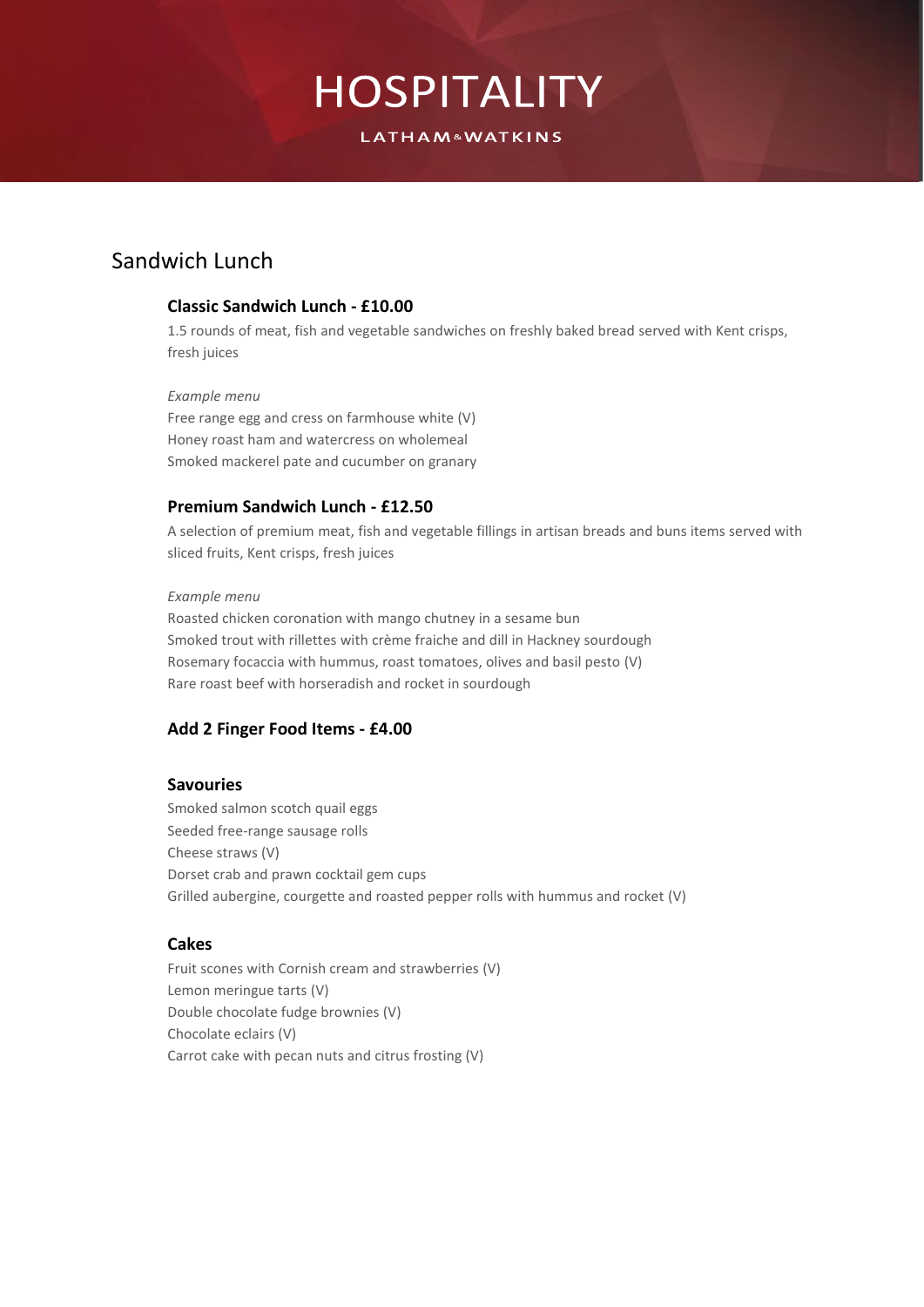**LATHAM&WATKINS** 

### Fork Buffet Menu

### $31<sup>st</sup> - 11<sup>th</sup>$  January

### Buffet Menu A - £30.00

Grilled lamb kofta with roasted pepper salsa, sumac onions and mint yoghurt Jewelled couscous with harissa roasted squash, dried fruits and nuts (V) Falafels with blackened aubergine, pickled cabbage and roast garlic tahina (V) Tabouleh salad with bulgur wheat, lemon, parsley and onion (V) Hummus, baba ghanoush and crudites (V)

Rice pudding with cardamom, Yorkshire rhubarb and pistachio (V)

### Buffet Menu B - £30.00

Focaccia, salsa verde, balsamic and extra virgin olive oil (V) Grilled salmon with tapenade, courgettes, lemon and rocket Wild mushroom risotto with butternut, goat's cheese and truffle (V) Roasted broccoli, kale and cabbage with parmesan, Caesar dressing and croutons (V) Heritage beetroots, artichokes and radish with basil pesto and caramelised onions (V)

Pear and almond tart with crème fraiche (V)

### $14^{\text{th}}$  – 25<sup>th</sup> January

### Buffet Menu A - £30.00

Ox cheek bourguignonne with red wine, mushrooms, pancetta Mashed potato with butter, olive oil and rosemary (V) Grilled aubergine rolled with spinach, ricotta, olives and tomato (V) Tuna Niçoise salad Lentil, squash and beetroot salad with goat's cheese, pickled raisins and balsamic (V)

Apple tarte tatin with salted caramel ice cream (V)

### Buffet Menu B - £30.00

Onion and potato pakoras with chutneys and pickles (V) Roasted monkfish and king prawns with South Indian coconut curry, spinach and potatoes Basmati rice with saffron, caramelised onions, spinach and peas (V) Mung lentil Tarka Dal (V) Blackened cauliflower chaat with apple, pickled fennel and chickpeas (V)

White chocolate panna cotta with pineapple, mango and ginger (V)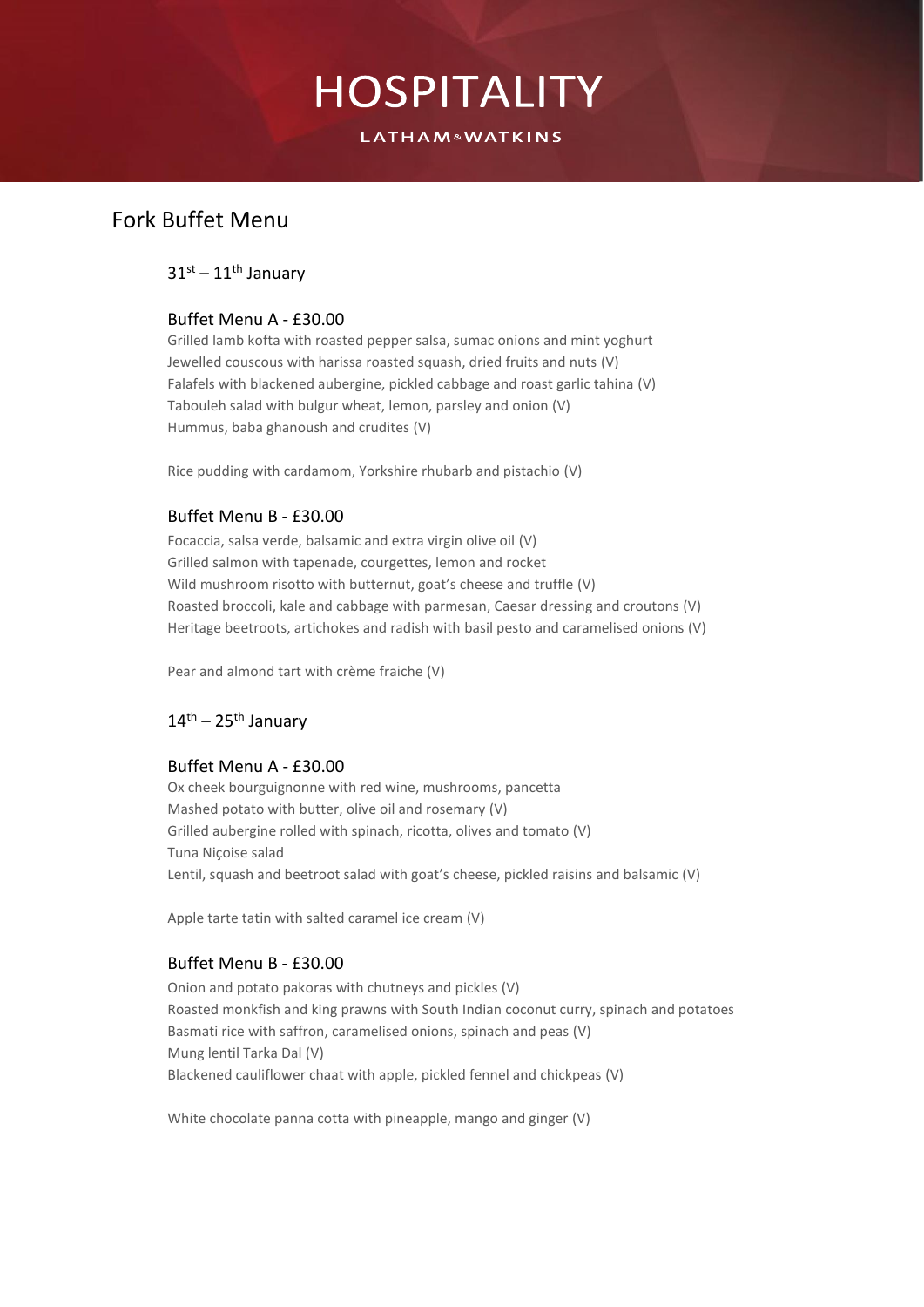**LATHAM&WATKINS** 

### Additions

Cheese board (V) - £7.50 Sliced fresh fruits (V) - £6.00 Classic snack selection (crisps, pretzels, Japanese rice crackers, nuts) (V) - £3.00 Premium snack selection (olives, homemade cheese straws, luxury spiced nuts) (V) - £5.00

### Canapes, finger food and bowls

(72 hours notice, 10 people minimum)

### **Canapes - £17.00 (8 items per person)**

Leeks vinaigrette tartlet with truffle and hazelnuts (V) Watermelon with aged feta, oregano, lemon and pine nuts (V) Chickpea farinata pancake with olives, capers, tomatoes, peppers and basil (VG)

Dorset crab and radish roll with furikake Corn tostada with Cornish hake ceviche, avocado, mango and lime Buckwheat blini with smoked salmon, caviar and sour cream

Crisp chicken skin with chicken liver parfait and pickled grapes Crispy duck summer roll with cucumber and spring onion Grilled lamb kofta with saffron yoghurt

Mini lemon meringue pie (V) Coconut rice pudding with mango, lime and mint (VG) Chocolate brownie with cherry and pistachio (V)

### **Bowl Food - £5.00 per bowl**

#### **Cold**

Heritage beetroots with cashew 'ricotta', candied walnuts, pear and celery (vg) Baba ghanoush with marinated aubergines, feta, pomegranate, quinoa, radish and flat breads (v)

Vietnamese shrimp salad with nuoc cham dressing, coriander and peanuts Niçoise salad with hot smoked salmon and quail eggs

Korean BBQ pork bibimbap bowl with kimchi and pickles Roast chicken Caesar salad with free range egg, croutons and Parmesan

#### **Hot**

Falafels with hummus, pickled cabbage and grilled pita chips (vg) Wild mushroom risotto with butternut, goat's cheese and truffle (v)

Yellow Thai Prawn curry with fragrant rice and Thai herbs South Indian coconut moilee with roasted monkfish, prawns, kale pakora and almonds

Braised ox cheek with red wine, truffled mash and heritage carrots Pork and chorizo meatballs slow cooked with tomatoes, olives, chickpeas and saffron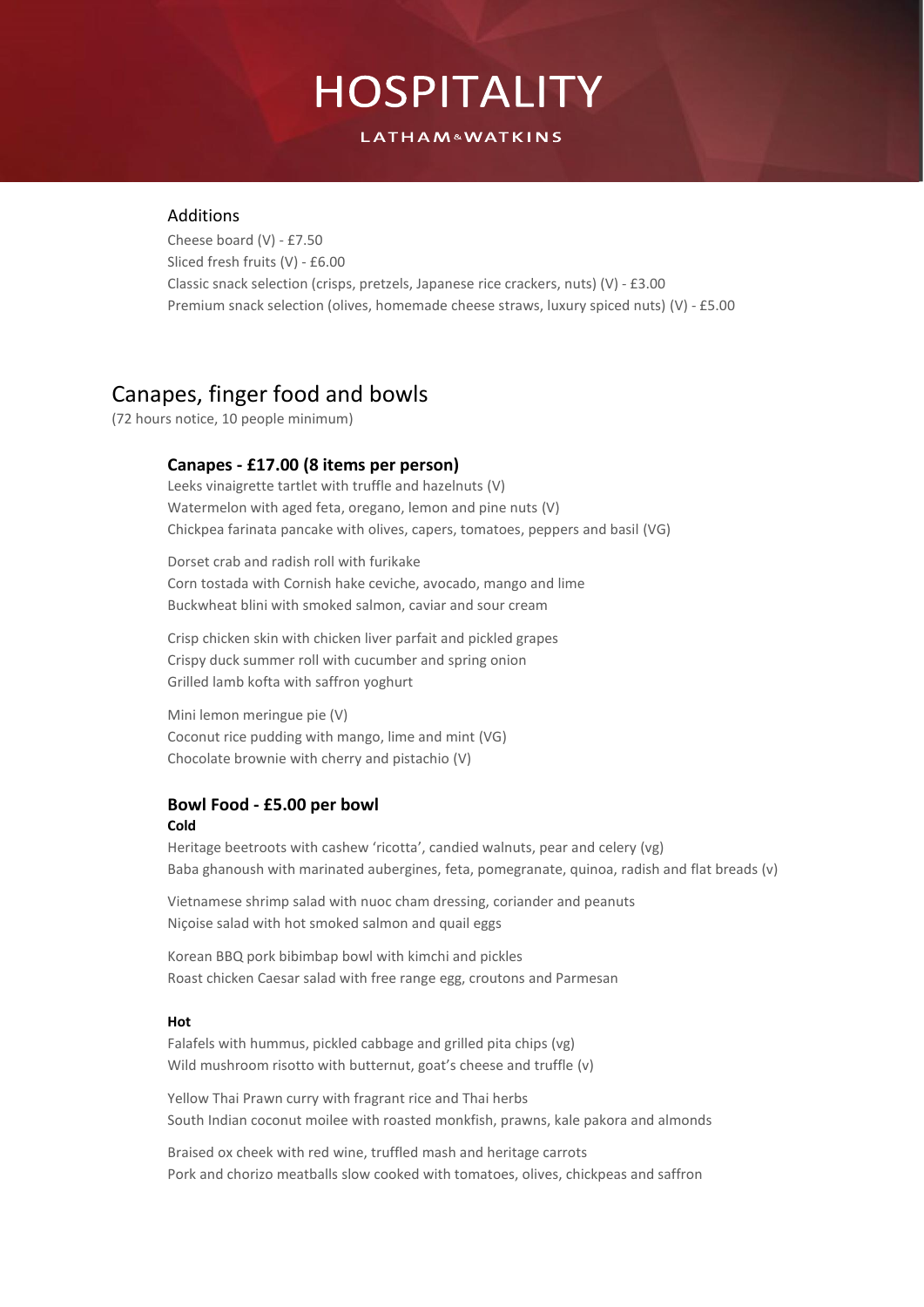**LATHAM&WATKINS** 

### Feng Sushi –

10 items - £16.00 (72 hours notice, 10 people minimum)

### **(A selection of the below to include vegetarian options)**

### **Nigiri – thin slices of fish over oblong sticky, seasoned sushi rice**

Shetland's sustainable salmon Pole & line caught tuna Japanese omelette (v)

### **Hosomaki Rolls**

Cucumber with sesame seeds (vg) Avocado with sesame seeds (vg) Salmon and avocado Tuna and spring onion Yellowtail and chives

### **Uramaki and Deluxe Rolls**

Salmon and avocado Mean spicy tuna, avocado, mizuna, spicy mayonnaise rolled in chilli furikake King prawn tempura, avocado and kewpie mayonnaise Green goddess, wakame seaweed, cucumber, avocado, mizuna and chives (vg) Crispy yasai, carrot, asparagus, avocado, crispy shallots, and sweet teriyaki (vg) Salmon dragon roll, avocado, salmon, chives, cucumber, teriyaki sauce Seaweed tiger roll, king prawn, salmon, tempura crumbs, cucumber, seaweed salad, kewpie mayonnaise and sweet teriyaki

### **Hand rolls**

Soft shell crab Shiitake and daikon (v)

Wasabi, pickled ginger and soy sauce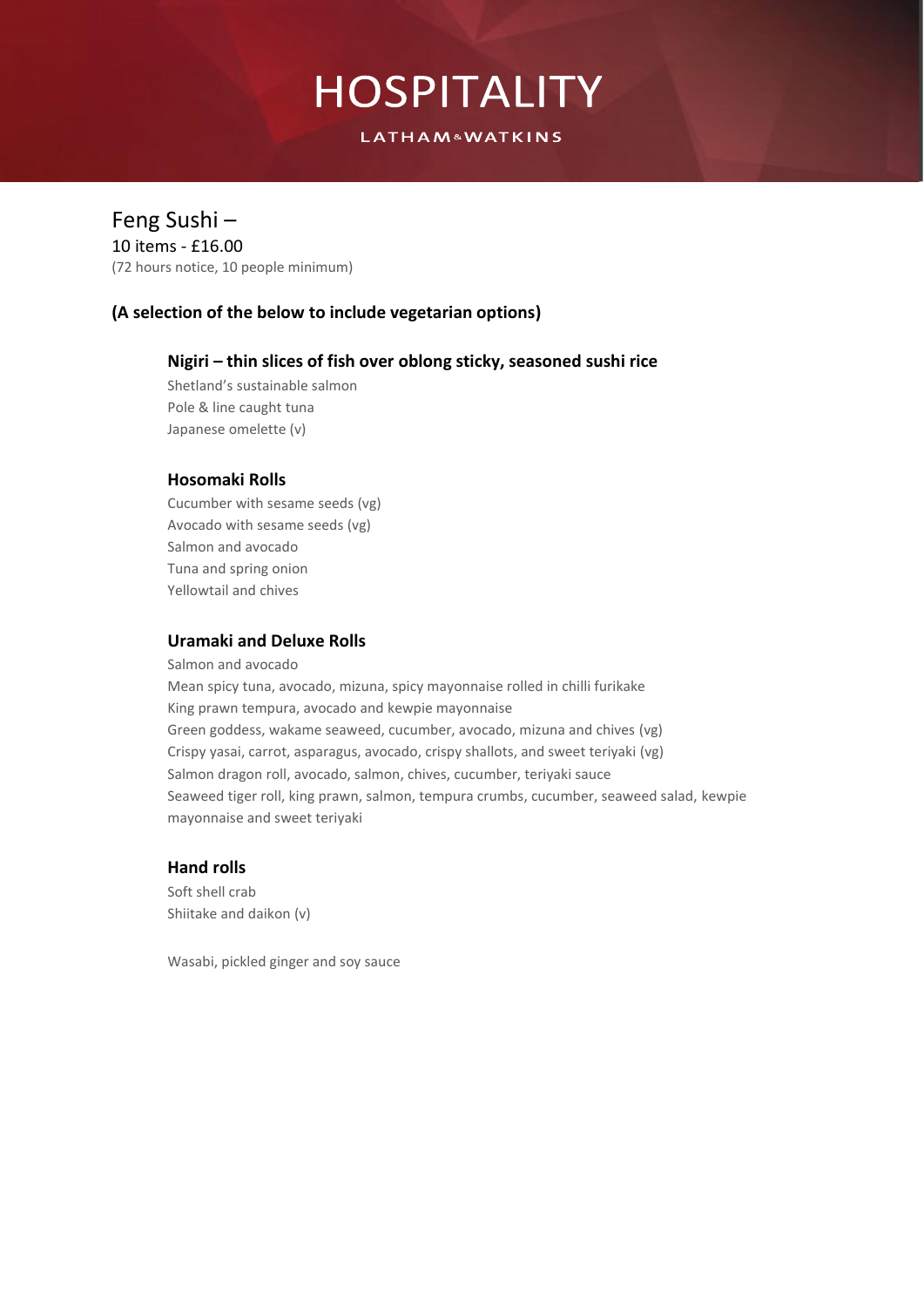**LATHAM&WATKINS** 

### Fine dining lunch and dinner examples – 2 courses - £40.00 3 courses - £45.00

### **Starter**

Vietnamese salad with grilled shrimps, nuoc cham dressing, herbs and peanuts Burrata with parma ham, salsa verde, rocket and avocado Grilled salmon with blackened broccoli and kale and ginger soy dressing

### **Main**

Wild seabass with sesame chilli tenderstem, teriyaki and brown rice Roast chicken supreme with warm quinoa salad, tenderstem and lemon tahina Grilled Salmon with stir fry Asian vegetables, rice noodles, ginger, chili and soy

### **Dessert**

Lemon posset with sour cherries and shortbread (V) Buttermilk panna cotta with vanilla, mango, pineapple and mint (V) Muscovado tart with crème fraiche, macadamia and lime (V)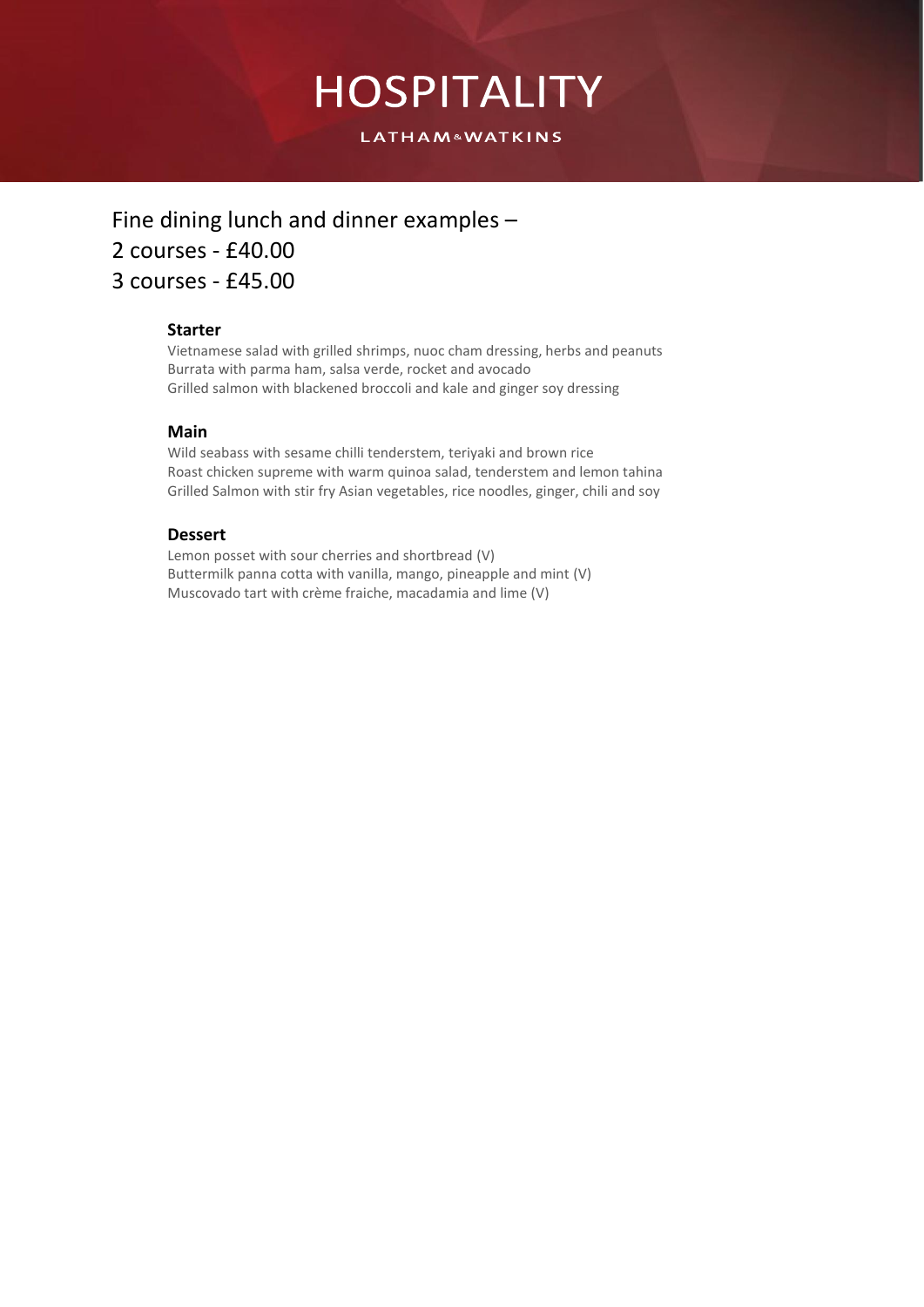**LATHAM&WATKINS** 

### **Sparkling**

| Prosecco Valdobbiadene Superiore DOCG Millesimato Brut,<br>Organic, Tenuta Collagu, Fidora, Veneto, Italy 2019<br>Elegant, intense aromas of ripe gala apple and pear with hints of citrus and white flowers                                                                                                                                   | £22.50 |
|------------------------------------------------------------------------------------------------------------------------------------------------------------------------------------------------------------------------------------------------------------------------------------------------------------------------------------------------|--------|
|                                                                                                                                                                                                                                                                                                                                                |        |
| Champagne                                                                                                                                                                                                                                                                                                                                      |        |
| <b>Champagne Rimbaud Brut, France NV</b><br>A floral, citrusy nose is matched by mineral notes making this a very elegant<br>champagne style that can please all palates                                                                                                                                                                       | £27.50 |
| <b>Laurent Perrier La Cuvee NV</b><br>Straw yellow colour with light green hints. It is a fine and persistent wine, with flavours<br>of apple and hints of apricot and citrus                                                                                                                                                                  | £49.50 |
| <b>White Wine</b>                                                                                                                                                                                                                                                                                                                              |        |
| Black Cottage Sauvignon Blanc, Marlborough, New Zealand 2020<br>This wine has a complex nose of honeydew melon, golden kiwifruit and a touch of elderflower.<br>The zesty palate is packed full of blackcurrant, cucumber and lime flavours with a hint of salt.<br>Good structure, crunchy herbs and lively acidity complete this lively wine | £15.50 |
| Gavi di Gavi Guido Matteo, Bosio, Piedmont, Italy 2020<br>A refreshing white with zesty lemon and melon notes with a hint of fresh herbs and almond                                                                                                                                                                                            | £23.50 |
| Tradition Sancerre Blanc, Daniel Chotard, Sancerre, Loire Valley,<br>France 2019<br>Fresh and grassy with subtle blossom and stone fruit character, Less austere than most<br>Sancerre wines with a long finish and saline notes                                                                                                               | £26.50 |
| Chablis Premier Cru 'Vau de Vey', Organic, Pascal Bouchard,<br><b>Burgundy, France 2014</b><br>This is superb Premier Cru Chablis in every way - toasty, buttery, citrus aromas with delicious<br>and lush flavours of lemon, tart apple and a lovely mineral kick on the finish                                                               | £28.50 |